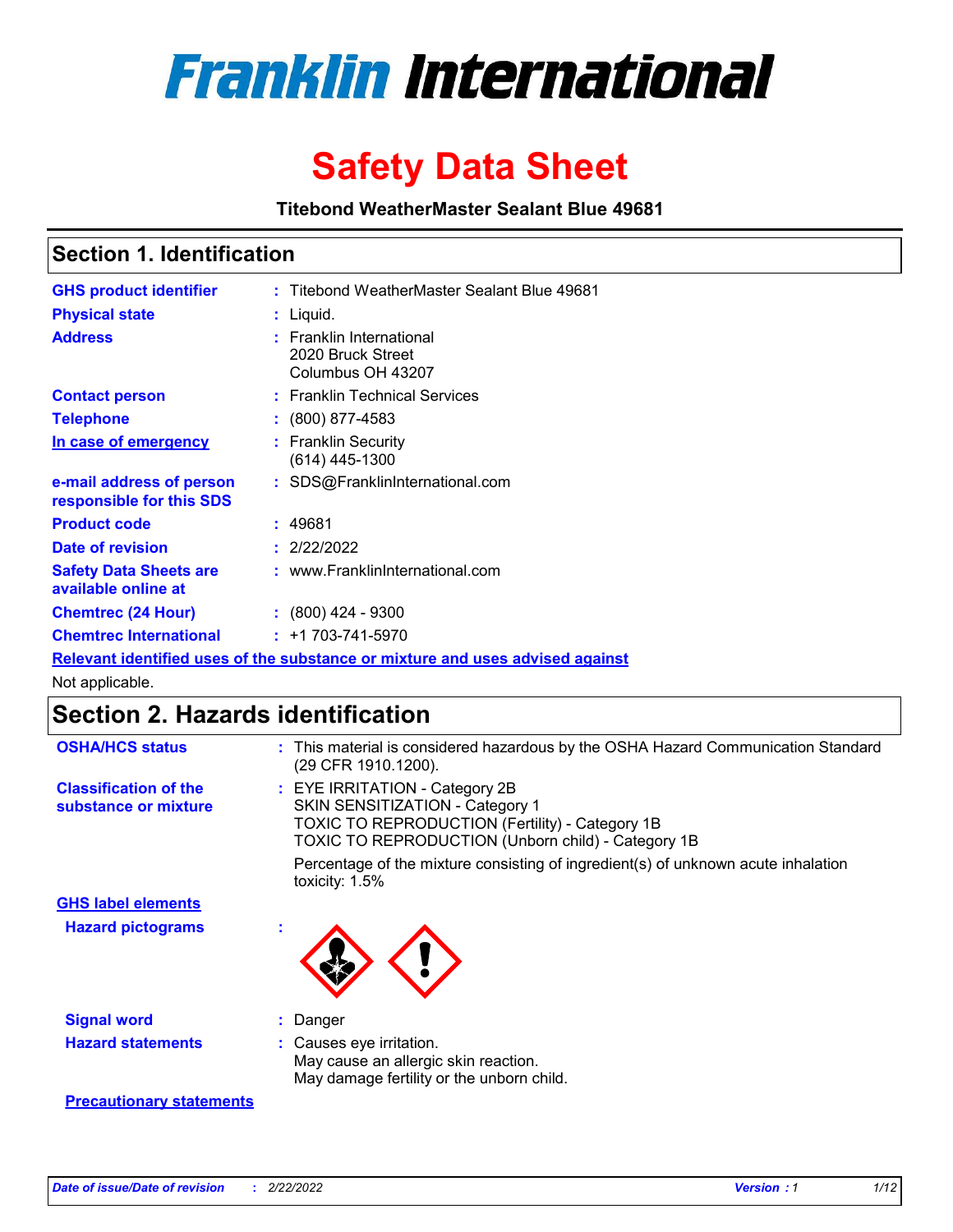### **Section 2. Hazards identification**

| <b>Prevention</b>                          | : Obtain special instructions before use. Do not handle until all safety precautions have<br>been read and understood. Wear protective gloves. Wear eye or face protection.<br>Wear protective clothing. Avoid breathing vapor. Wash hands thoroughly after handling.<br>Contaminated work clothing must not be allowed out of the workplace.                                                        |
|--------------------------------------------|------------------------------------------------------------------------------------------------------------------------------------------------------------------------------------------------------------------------------------------------------------------------------------------------------------------------------------------------------------------------------------------------------|
| <b>Response</b>                            | : IF exposed or concerned: Get medical attention. IF ON SKIN: Wash with plenty of<br>soap and water. Wash contaminated clothing before reuse. If skin irritation or rash<br>occurs: Get medical attention. IF IN EYES: Rinse cautiously with water for several<br>minutes. Remove contact lenses, if present and easy to do. Continue rinsing. If eye<br>irritation persists: Get medical attention. |
| <b>Storage</b>                             | : Store locked up.                                                                                                                                                                                                                                                                                                                                                                                   |
| <b>Disposal</b>                            | : Dispose of contents and container in accordance with all local, regional, national and<br>international regulations.                                                                                                                                                                                                                                                                               |
| <b>Hazards not otherwise</b><br>classified | : Product generates methanol during cure.                                                                                                                                                                                                                                                                                                                                                            |
|                                            |                                                                                                                                                                                                                                                                                                                                                                                                      |

## **Section 3. Composition/information on ingredients**

| <b>Substance/mixture</b><br>Mixture                  |               |                     |
|------------------------------------------------------|---------------|---------------------|
| <b>Ingredient name</b>                               | $\frac{9}{6}$ | <b>CAS number</b>   |
| 3-aminopropyltriethoxysilane<br>Dibutyltin dilaurate | ≤3<br>≤0.3    | 919-30-2<br>77-58-7 |

Any concentration shown as a range is to protect confidentiality or is due to batch variation.

**There are no additional ingredients present which, within the current knowledge of the supplier and in the concentrations applicable, are classified as hazardous to health or the environment and hence require reporting in this section.**

**Occupational exposure limits, if available, are listed in Section 8.**

### **Section 4. First aid measures**

| <b>Description of necessary first aid measures</b> |                                                                                                                                                                                                                                                                                                                                                                                                                                                                                                                                                                                                                                                                                                                                                                           |
|----------------------------------------------------|---------------------------------------------------------------------------------------------------------------------------------------------------------------------------------------------------------------------------------------------------------------------------------------------------------------------------------------------------------------------------------------------------------------------------------------------------------------------------------------------------------------------------------------------------------------------------------------------------------------------------------------------------------------------------------------------------------------------------------------------------------------------------|
| <b>Eye contact</b>                                 | : Immediately flush eyes with plenty of water, occasionally lifting the upper and lower<br>eyelids. Check for and remove any contact lenses. Continue to rinse for at least 10<br>minutes. If irritation persists, get medical attention.                                                                                                                                                                                                                                                                                                                                                                                                                                                                                                                                 |
| <b>Inhalation</b>                                  | : Remove victim to fresh air and keep at rest in a position comfortable for breathing. If<br>not breathing, if breathing is irregular or if respiratory arrest occurs, provide artificial<br>respiration or oxygen by trained personnel. It may be dangerous to the person providing<br>aid to give mouth-to-mouth resuscitation. Get medical attention. If unconscious, place<br>in recovery position and get medical attention immediately. Maintain an open airway.<br>Loosen tight clothing such as a collar, tie, belt or waistband. In case of inhalation of<br>decomposition products in a fire, symptoms may be delayed. The exposed person may<br>need to be kept under medical surveillance for 48 hours.                                                       |
| <b>Skin contact</b>                                | : Wash with plenty of soap and water. Remove contaminated clothing and shoes. Wash<br>contaminated clothing thoroughly with water before removing it, or wear gloves.<br>Continue to rinse for at least 10 minutes. Get medical attention. In the event of any<br>complaints or symptoms, avoid further exposure. Wash clothing before reuse. Clean<br>shoes thoroughly before reuse.                                                                                                                                                                                                                                                                                                                                                                                     |
| <b>Ingestion</b>                                   | : Wash out mouth with water. Remove dentures if any. Remove victim to fresh air and<br>keep at rest in a position comfortable for breathing. If material has been swallowed and<br>the exposed person is conscious, give small quantities of water to drink. Stop if the<br>exposed person feels sick as vomiting may be dangerous. Do not induce vomiting<br>unless directed to do so by medical personnel. If vomiting occurs, the head should be<br>kept low so that vomit does not enter the lungs. Get medical attention. Never give<br>anything by mouth to an unconscious person. If unconscious, place in recovery position<br>and get medical attention immediately. Maintain an open airway. Loosen tight clothing<br>such as a collar, tie, belt or waistband. |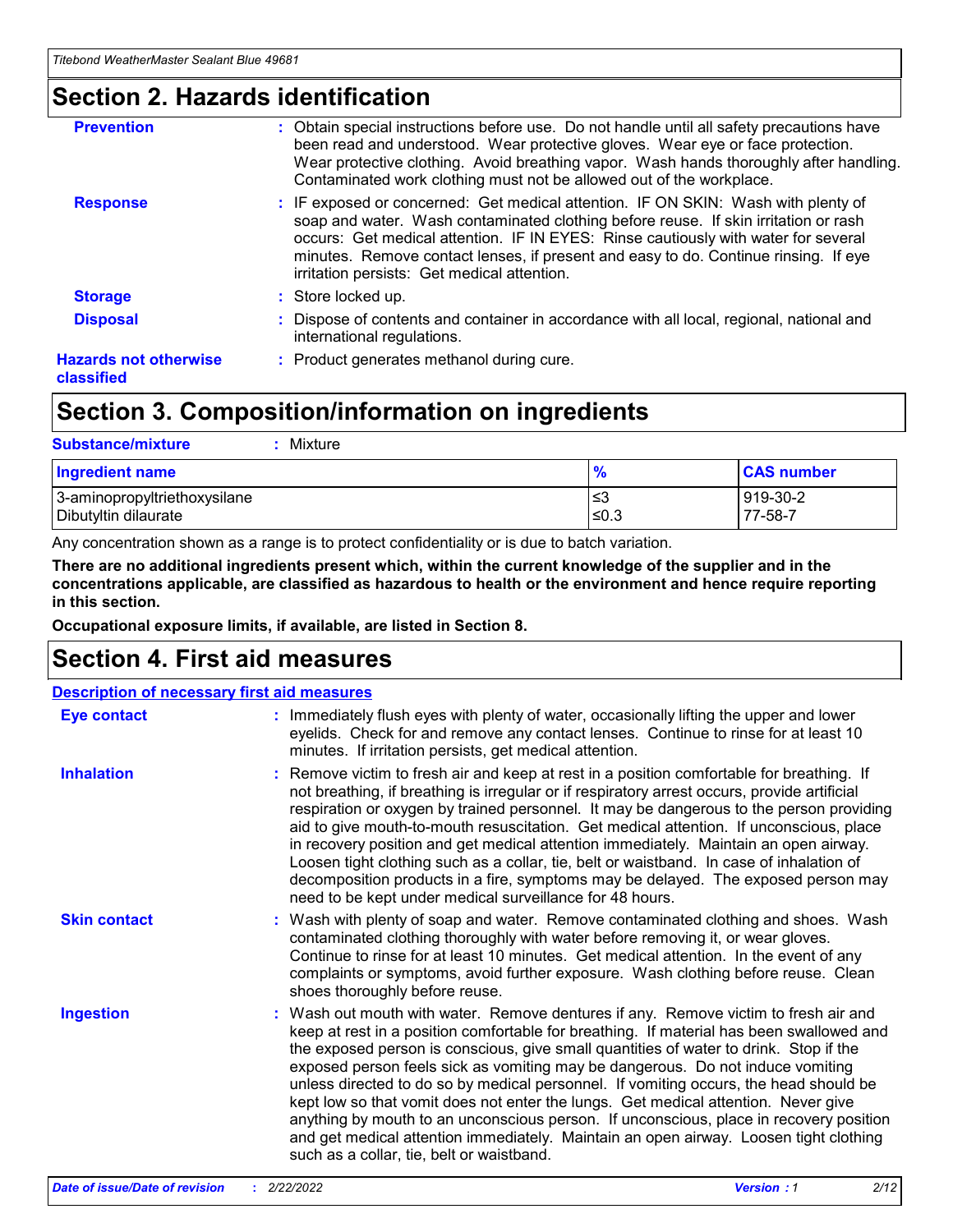## **Section 4. First aid measures**

| Most important symptoms/effects, acute and delayed |  |                                                                                                                                                                                                                                                                                                                                                                                                                 |
|----------------------------------------------------|--|-----------------------------------------------------------------------------------------------------------------------------------------------------------------------------------------------------------------------------------------------------------------------------------------------------------------------------------------------------------------------------------------------------------------|
| <b>Potential acute health effects</b>              |  |                                                                                                                                                                                                                                                                                                                                                                                                                 |
| <b>Eye contact</b>                                 |  | : May cause eye irritation.                                                                                                                                                                                                                                                                                                                                                                                     |
| <b>Inhalation</b>                                  |  | : No known significant effects or critical hazards.                                                                                                                                                                                                                                                                                                                                                             |
| <b>Skin contact</b>                                |  | : May cause skin irritation.                                                                                                                                                                                                                                                                                                                                                                                    |
| <b>Ingestion</b>                                   |  | : No known significant effects or critical hazards.                                                                                                                                                                                                                                                                                                                                                             |
| Over-exposure signs/symptoms                       |  |                                                                                                                                                                                                                                                                                                                                                                                                                 |
| <b>Eye contact</b>                                 |  | : Adverse symptoms may include the following:<br>irritation<br>watering<br>redness                                                                                                                                                                                                                                                                                                                              |
| <b>Inhalation</b>                                  |  | : Adverse symptoms may include the following:<br>reduced fetal weight<br>increase in fetal deaths<br>skeletal malformations                                                                                                                                                                                                                                                                                     |
| <b>Skin contact</b>                                |  | : Adverse symptoms may include the following:<br>irritation<br>redness<br>reduced fetal weight<br>increase in fetal deaths<br>skeletal malformations                                                                                                                                                                                                                                                            |
| <b>Ingestion</b>                                   |  | : Adverse symptoms may include the following:<br>reduced fetal weight<br>increase in fetal deaths<br>skeletal malformations                                                                                                                                                                                                                                                                                     |
|                                                    |  | <b>Indication of immediate medical attention and special treatment needed, if necessary</b>                                                                                                                                                                                                                                                                                                                     |
| <b>Notes to physician</b>                          |  | : In case of inhalation of decomposition products in a fire, symptoms may be delayed.<br>The exposed person may need to be kept under medical surveillance for 48 hours.                                                                                                                                                                                                                                        |
| <b>Specific treatments</b>                         |  | : No specific treatment.                                                                                                                                                                                                                                                                                                                                                                                        |
| <b>Protection of first-aiders</b>                  |  | : No action shall be taken involving any personal risk or without suitable training. If it is<br>suspected that fumes are still present, the rescuer should wear an appropriate mask or<br>self-contained breathing apparatus. It may be dangerous to the person providing aid to<br>give mouth-to-mouth resuscitation. Wash contaminated clothing thoroughly with water<br>before removing it, or wear gloves. |

**See toxicological information (Section 11)**

### **Section 5. Fire-fighting measures**

| <b>Extinguishing media</b>                             |                                                                                                                                                                                                     |
|--------------------------------------------------------|-----------------------------------------------------------------------------------------------------------------------------------------------------------------------------------------------------|
| <b>Suitable extinguishing</b><br>media                 | : Use an extinguishing agent suitable for the surrounding fire.                                                                                                                                     |
| <b>Unsuitable extinguishing</b><br>media               | : None known.                                                                                                                                                                                       |
| <b>Specific hazards arising</b><br>from the chemical   | : In a fire or if heated, a pressure increase will occur and the container may burst.                                                                                                               |
| <b>Hazardous thermal</b><br>decomposition products     | : Decomposition products may include the following materials:<br>carbon dioxide<br>carbon monoxide<br>nitrogen oxides<br>metal oxide/oxides                                                         |
| <b>Special protective actions</b><br>for fire-fighters | : Promptly isolate the scene by removing all persons from the vicinity of the incident if<br>there is a fire. No action shall be taken involving any personal risk or without suitable<br>training. |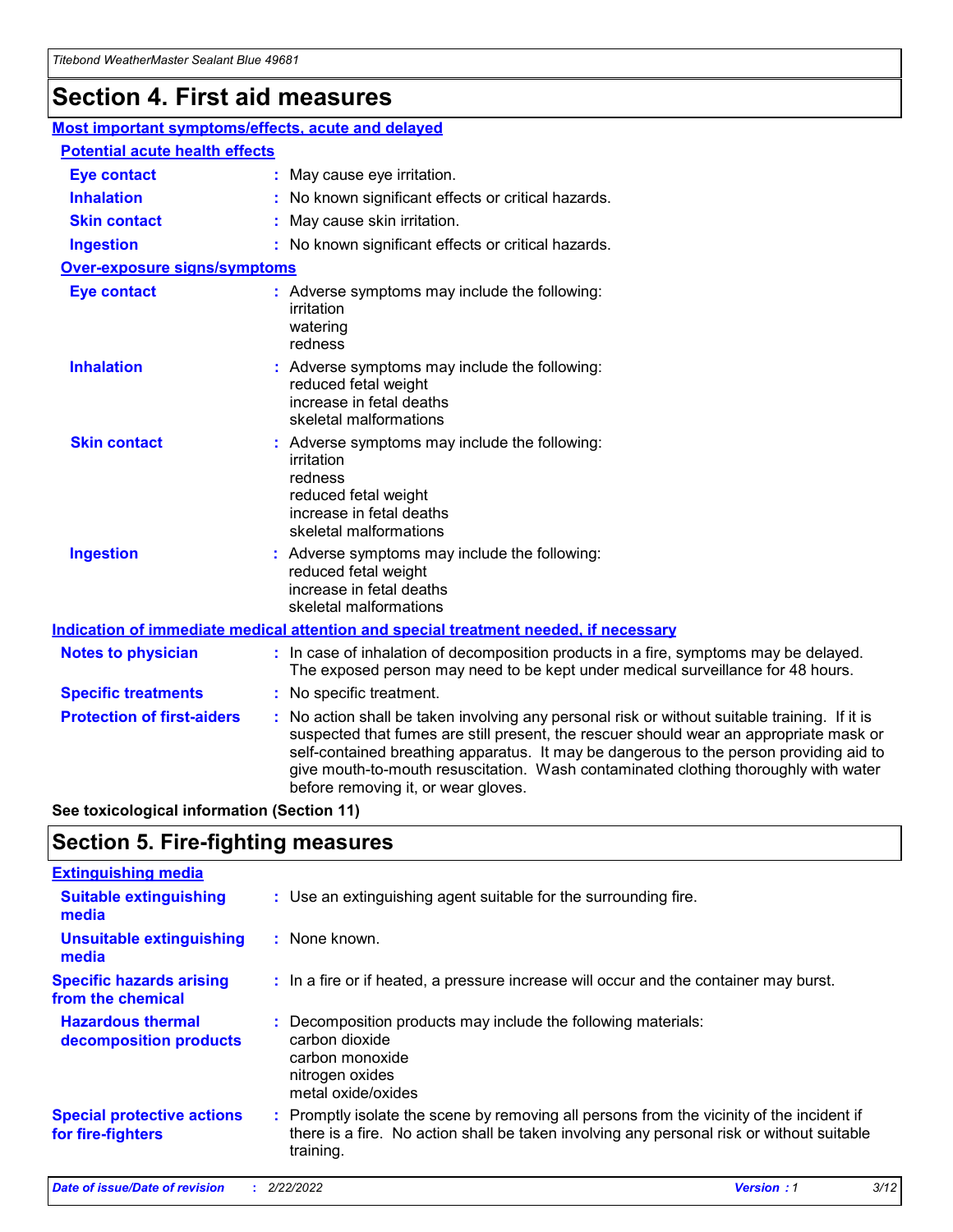### **Section 5. Fire-fighting measures**

**Special protective equipment for fire-fighters** Fire-fighters should wear appropriate protective equipment and self-contained breathing **:** apparatus (SCBA) with a full face-piece operated in positive pressure mode.

### **Section 6. Accidental release measures**

#### **Personal precautions, protective equipment and emergency procedures**

| For non-emergency<br>personnel                               | : No action shall be taken involving any personal risk or without suitable training.<br>Evacuate surrounding areas. Keep unnecessary and unprotected personnel from<br>entering. Do not touch or walk through spilled material. Avoid breathing vapor or mist.<br>Provide adequate ventilation. Wear appropriate respirator when ventilation is<br>inadequate. Put on appropriate personal protective equipment.                                                                                                                                                                                                                                                                                             |
|--------------------------------------------------------------|--------------------------------------------------------------------------------------------------------------------------------------------------------------------------------------------------------------------------------------------------------------------------------------------------------------------------------------------------------------------------------------------------------------------------------------------------------------------------------------------------------------------------------------------------------------------------------------------------------------------------------------------------------------------------------------------------------------|
|                                                              | For emergency responders : If specialized clothing is required to deal with the spillage, take note of any information in<br>Section 8 on suitable and unsuitable materials. See also the information in "For non-<br>emergency personnel".                                                                                                                                                                                                                                                                                                                                                                                                                                                                  |
| <b>Environmental precautions</b>                             | : Avoid dispersal of spilled material and runoff and contact with soil, waterways, drains<br>and sewers. Inform the relevant authorities if the product has caused environmental<br>pollution (sewers, waterways, soil or air).                                                                                                                                                                                                                                                                                                                                                                                                                                                                              |
| <b>Methods and materials for containment and cleaning up</b> |                                                                                                                                                                                                                                                                                                                                                                                                                                                                                                                                                                                                                                                                                                              |
| <b>Small spill</b>                                           | : Stop leak if without risk. Move containers from spill area. Dilute with water and mop up<br>if water-soluble. Alternatively, or if water-insoluble, absorb with an inert dry material and<br>place in an appropriate waste disposal container. Dispose of via a licensed waste<br>disposal contractor.                                                                                                                                                                                                                                                                                                                                                                                                     |
| <b>Large spill</b>                                           | : Stop leak if without risk. Move containers from spill area. Approach release from<br>upwind. Prevent entry into sewers, water courses, basements or confined areas. Wash<br>spillages into an effluent treatment plant or proceed as follows. Contain and collect<br>spillage with non-combustible, absorbent material e.g. sand, earth, vermiculite or<br>diatomaceous earth and place in container for disposal according to local regulations<br>(see Section 13). Dispose of via a licensed waste disposal contractor. Contaminated<br>absorbent material may pose the same hazard as the spilled product. Note: see<br>Section 1 for emergency contact information and Section 13 for waste disposal. |

### **Section 7. Handling and storage**

| <b>Precautions for safe handling</b>                                             |                                                                                                                                                                                                                                                                                                                                                                                                                                                                                                                                                                                                                                                                                                                                                                                                                                                  |
|----------------------------------------------------------------------------------|--------------------------------------------------------------------------------------------------------------------------------------------------------------------------------------------------------------------------------------------------------------------------------------------------------------------------------------------------------------------------------------------------------------------------------------------------------------------------------------------------------------------------------------------------------------------------------------------------------------------------------------------------------------------------------------------------------------------------------------------------------------------------------------------------------------------------------------------------|
| <b>Protective measures</b>                                                       | : Put on appropriate personal protective equipment (see Section 8). Persons with a<br>history of skin sensitization problems should not be employed in any process in which<br>this product is used. Avoid exposure - obtain special instructions before use. Avoid<br>exposure during pregnancy. Do not handle until all safety precautions have been read<br>and understood. Do not get in eyes or on skin or clothing. Do not ingest. Avoid<br>breathing vapor or mist. If during normal use the material presents a respiratory hazard,<br>use only with adequate ventilation or wear appropriate respirator. Keep in the original<br>container or an approved alternative made from a compatible material, kept tightly<br>closed when not in use. Empty containers retain product residue and can be hazardous.<br>Do not reuse container. |
| <b>Advice on general</b><br>occupational hygiene                                 | : Eating, drinking and smoking should be prohibited in areas where this material is<br>handled, stored and processed. Workers should wash hands and face before eating,<br>drinking and smoking. Remove contaminated clothing and protective equipment before<br>entering eating areas. See also Section 8 for additional information on hygiene<br>measures.                                                                                                                                                                                                                                                                                                                                                                                                                                                                                    |
| <b>Conditions for safe storage,</b><br>including any<br><b>incompatibilities</b> | : Store between the following temperatures: 0 to $120^{\circ}$ C (32 to $248^{\circ}$ F). Store in<br>accordance with local regulations. Store in original container protected from direct<br>sunlight in a dry, cool and well-ventilated area, away from incompatible materials (see<br>Section 10) and food and drink. Store locked up. Keep container tightly closed and<br>sealed until ready for use. Containers that have been opened must be carefully<br>resealed and kept upright to prevent leakage. Do not store in unlabeled containers.<br>Use appropriate containment to avoid environmental contamination. See Section 10 for<br>incompatible materials before handling or use.                                                                                                                                                   |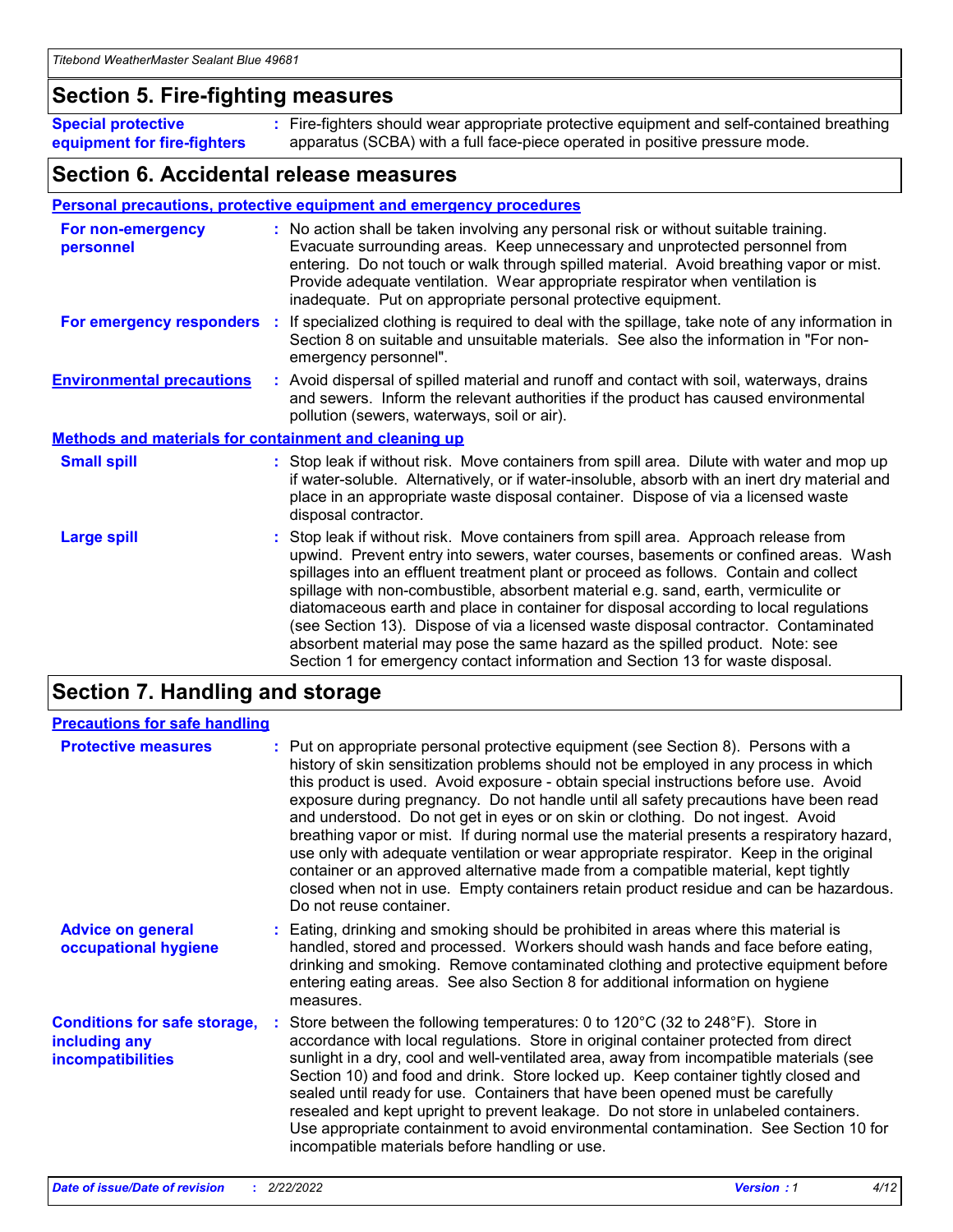## **Section 8. Exposure controls/personal protection**

#### **Control parameters**

#### **Occupational exposure limits**

| <b>Ingredient name</b>                               |    |                                          | <b>Exposure limits</b>                                                                                                                                                                                                                                                                                                                                                                                                                                                                                                                                                                                                 |
|------------------------------------------------------|----|------------------------------------------|------------------------------------------------------------------------------------------------------------------------------------------------------------------------------------------------------------------------------------------------------------------------------------------------------------------------------------------------------------------------------------------------------------------------------------------------------------------------------------------------------------------------------------------------------------------------------------------------------------------------|
| 3-aminopropyltriethoxysilane<br>Dibutyltin dilaurate |    |                                          | None.<br>ACGIH TLV (United States, 3/2019). Absorbed through skin.<br>Notes: as Sn<br>TWA: 0.1 mg/m <sup>3</sup> , (as Sn) 8 hours.<br>STEL: 0.2 mg/m <sup>3</sup> , (as Sn) 15 minutes.<br>NIOSH REL (United States, 10/2016). Absorbed through skin.<br>Notes: as Sn<br>TWA: 0.1 mg/m <sup>3</sup> , (as Sn) 10 hours.<br>OSHA PEL (United States, 5/2018). Notes: as Sn<br>TWA: $0.1 \text{ mg/m}^3$ , (as Sn) 8 hours.<br>OSHA PEL 1989 (United States, 3/1989). Absorbed through skin.<br>Notes: measured as Sn<br>TWA: 0.1 mg/m <sup>3</sup> , (measured as Sn) 8 hours. Form: Organic                           |
| <b>Appropriate engineering</b><br>controls           |    |                                          | : If user operations generate dust, fumes, gas, vapor or mist, use process enclosures,<br>local exhaust ventilation or other engineering controls to keep worker exposure to<br>airborne contaminants below any recommended or statutory limits.                                                                                                                                                                                                                                                                                                                                                                       |
| <b>Environmental exposure</b><br><b>controls</b>     |    |                                          | Emissions from ventilation or work process equipment should be checked to ensure<br>they comply with the requirements of environmental protection legislation. In some<br>cases, fume scrubbers, filters or engineering modifications to the process equipment<br>will be necessary to reduce emissions to acceptable levels.                                                                                                                                                                                                                                                                                          |
| <b>Individual protection measures</b>                |    |                                          |                                                                                                                                                                                                                                                                                                                                                                                                                                                                                                                                                                                                                        |
| <b>Hygiene measures</b>                              |    |                                          | : Wash hands, forearms and face thoroughly after handling chemical products, before<br>eating, smoking and using the lavatory and at the end of the working period.<br>Appropriate techniques should be used to remove potentially contaminated clothing.<br>Contaminated work clothing should not be allowed out of the workplace. Wash<br>contaminated clothing before reusing. Ensure that eyewash stations and safety<br>showers are close to the workstation location.                                                                                                                                            |
| <b>Eye/face protection</b>                           |    |                                          | : Safety eyewear complying with an approved standard should be used when a risk<br>assessment indicates this is necessary to avoid exposure to liquid splashes, mists,<br>gases or dusts. If contact is possible, the following protection should be worn, unless<br>the assessment indicates a higher degree of protection: chemical splash goggles.                                                                                                                                                                                                                                                                  |
| <b>Skin protection</b>                               |    |                                          |                                                                                                                                                                                                                                                                                                                                                                                                                                                                                                                                                                                                                        |
| <b>Hand protection</b>                               |    |                                          | : Chemical-resistant, impervious gloves complying with an approved standard should be<br>worn at all times when handling chemical products if a risk assessment indicates this is<br>necessary. Considering the parameters specified by the glove manufacturer, check<br>during use that the gloves are still retaining their protective properties. It should be<br>noted that the time to breakthrough for any glove material may be different for different<br>glove manufacturers. In the case of mixtures, consisting of several substances, the<br>protection time of the gloves cannot be accurately estimated. |
| <b>Body protection</b>                               |    | handling this product.                   | Personal protective equipment for the body should be selected based on the task being<br>performed and the risks involved and should be approved by a specialist before                                                                                                                                                                                                                                                                                                                                                                                                                                                |
| <b>Other skin protection</b>                         |    | specialist before handling this product. | : Appropriate footwear and any additional skin protection measures should be selected<br>based on the task being performed and the risks involved and should be approved by a                                                                                                                                                                                                                                                                                                                                                                                                                                          |
| <b>Respiratory protection</b>                        | ÷. | aspects of use.                          | Based on the hazard and potential for exposure, select a respirator that meets the<br>appropriate standard or certification. Respirators must be used according to a<br>respiratory protection program to ensure proper fitting, training, and other important                                                                                                                                                                                                                                                                                                                                                         |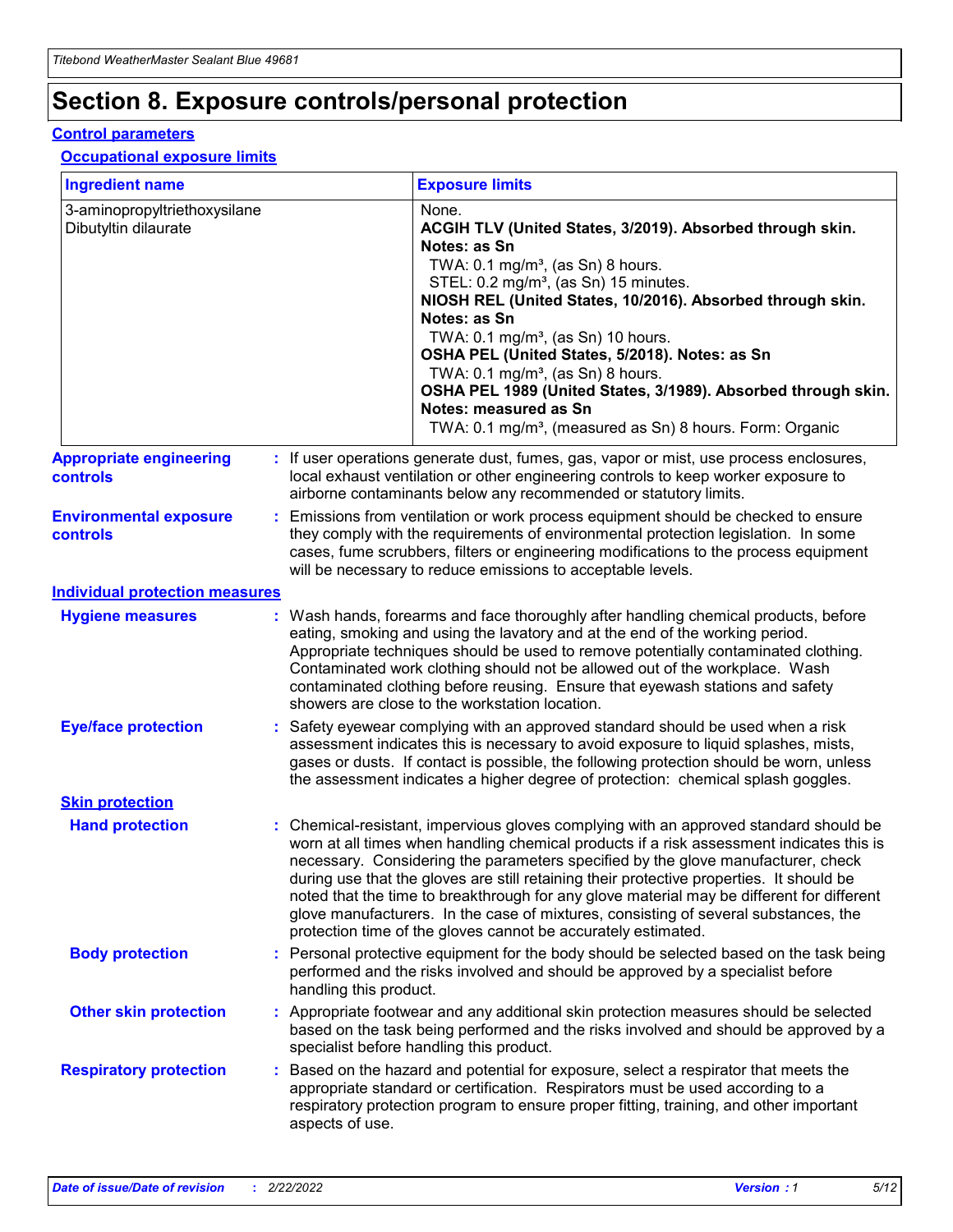### **Section 9. Physical and chemical properties**

#### **Appearance**

| <b>Physical state</b>                             | : Liquid. [Paste.]                                              |
|---------------------------------------------------|-----------------------------------------------------------------|
| Color                                             | $:$ Blue.                                                       |
| Odor                                              | : None [Slight]                                                 |
| <b>Odor threshold</b>                             | : Not available.                                                |
| рH                                                | : Not applicable.                                               |
| <b>Melting point</b>                              | : Not available.                                                |
| <b>Boiling point</b>                              | : >100°C (>212°F)                                               |
| <b>Flash point</b>                                | : Closed cup: $>200^{\circ}$ C ( $>392^{\circ}$ F) [Setaflash.] |
| <b>Evaporation rate</b>                           | $:$ <1 (butyl acetate = 1)                                      |
| <b>Flammability (solid, gas)</b>                  | : Not available.                                                |
| Lower and upper explosive<br>(flammable) limits   | : Not available.                                                |
| <b>VOC (less water, less</b><br>exempt solvents)  | $: 0$ g/l                                                       |
| <b>Volatility</b>                                 | $: 0\%$ (w/w)                                                   |
| <b>Vapor density</b>                              |                                                                 |
|                                                   | : Not available.                                                |
| <b>Relative density</b>                           | : 1.4329                                                        |
| <b>Solubility</b>                                 | Insoluble in the following materials: cold water and hot water. |
| <b>Solubility in water</b>                        | : Not available.                                                |
| <b>Partition coefficient: n-</b><br>octanol/water | $:$ Not available.                                              |
| <b>Auto-ignition temperature</b>                  | : Not available.                                                |
| <b>Decomposition temperature</b>                  | : Not available.                                                |

## **Section 10. Stability and reactivity**

| <b>Reactivity</b>                            |    | : No specific test data related to reactivity available for this product or its ingredients.            |
|----------------------------------------------|----|---------------------------------------------------------------------------------------------------------|
| <b>Chemical stability</b>                    |    | : The product is stable.                                                                                |
| <b>Possibility of hazardous</b><br>reactions |    | : Under normal conditions of storage and use, hazardous reactions will not occur.                       |
| <b>Conditions to avoid</b>                   |    | : No specific data.                                                                                     |
| <b>Incompatible materials</b>                | ٠. | No specific data.                                                                                       |
| <b>Hazardous decomposition</b><br>products   | ÷. | Under normal conditions of storage and use, hazardous decomposition products should<br>not be produced. |

## **Section 11. Toxicological information**

### **Information on toxicological effects**

#### **Acute toxicity**

| <b>Product/ingredient name</b> | <b>Result</b>           | <b>Species</b> | <b>Dose</b>                | <b>Exposure</b> |
|--------------------------------|-------------------------|----------------|----------------------------|-----------------|
| 3-aminopropyltriethoxysilane   | <b>ILD50 Dermal</b>     | Rabbit         | 4.29 g/kg                  |                 |
| Dibutyltin dilaurate           | ILD50 Oral<br>LD50 Oral | Rat<br>Rat     | $1.57$ g/kg<br>175 $mg/kg$ |                 |
|                                |                         |                |                            |                 |

**Irritation/Corrosion**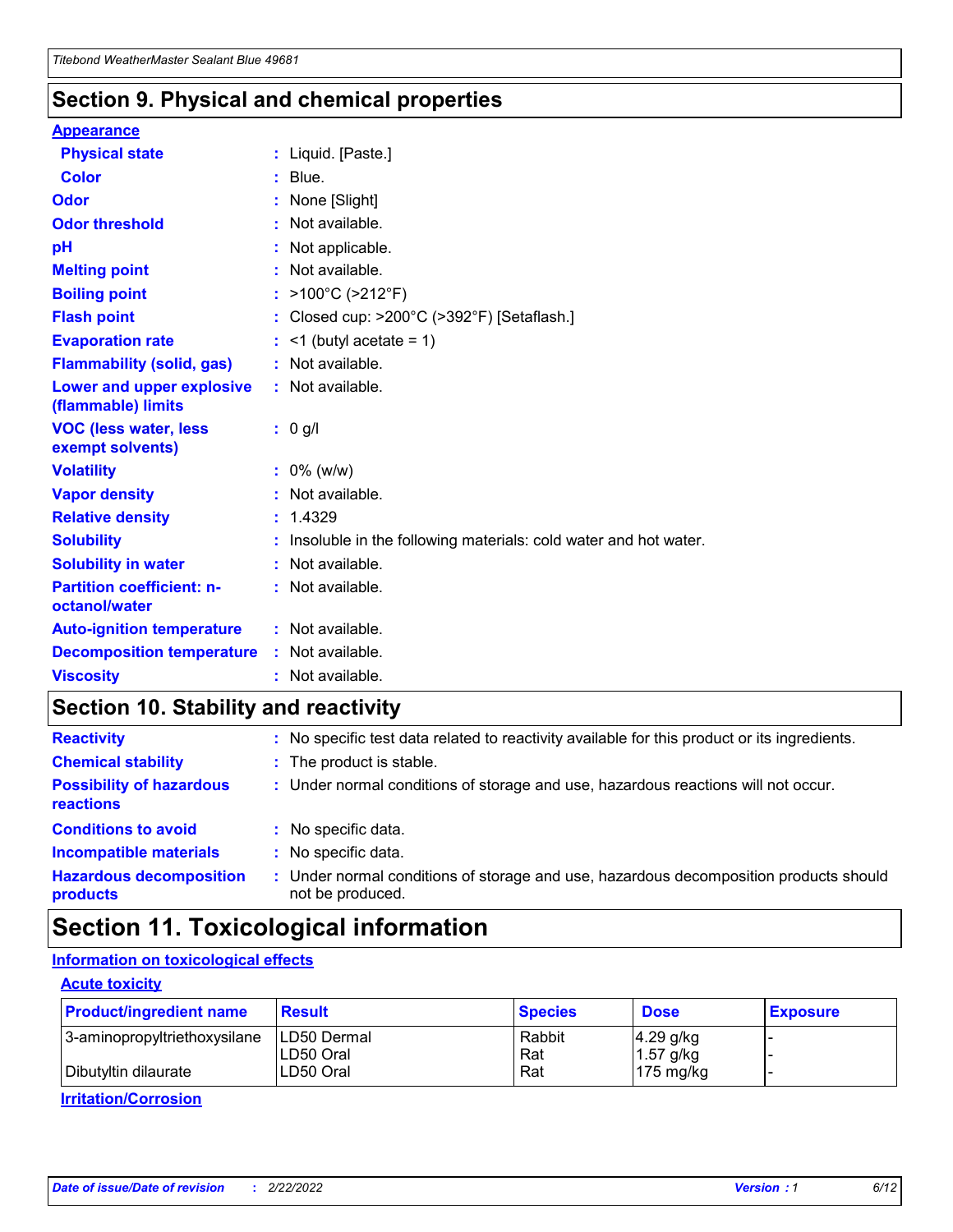## **Section 11. Toxicological information**

| <b>Product/ingredient name</b> | <b>Result</b>            | <b>Species</b> | <b>Score</b> | <b>Exposure</b>           | <b>Observation</b> |
|--------------------------------|--------------------------|----------------|--------------|---------------------------|--------------------|
| 3-aminopropyltriethoxysilane   | Eyes - Mild irritant     | Rabbit         |              | $100$ mg                  |                    |
|                                | Eyes - Severe irritant   | Rabbit         |              | 24 hours 750              |                    |
|                                |                          |                |              | ug                        |                    |
|                                | Skin - Severe irritant   | Rabbit         |              | 24 hours 5                | -                  |
| Dibutyltin dilaurate           | Eyes - Moderate irritant | Rabbit         |              | mq<br><b>24 hours 100</b> |                    |
|                                |                          |                |              | mg                        |                    |
|                                | Skin - Severe irritant   | Rabbit         |              | 500 mg                    |                    |

#### **Sensitization**

Not available.

#### **Mutagenicity**

Not available.

#### **Carcinogenicity**

Not available.

#### **Reproductive toxicity**

Not available.

#### **Teratogenicity**

Not available.

#### **Specific target organ toxicity (single exposure)**

Not available.

#### **Specific target organ toxicity (repeated exposure)**

| <b>Name</b>                                                                         |                                                                            | <b>Category</b>                                     | <b>Route of</b><br>exposure | <b>Target organs</b> |
|-------------------------------------------------------------------------------------|----------------------------------------------------------------------------|-----------------------------------------------------|-----------------------------|----------------------|
| Dibutyltin dilaurate                                                                |                                                                            | Category 1                                          |                             | respiratory system   |
| <b>Aspiration hazard</b><br>Not available.                                          |                                                                            |                                                     |                             |                      |
| <b>Information on the likely</b><br>routes of exposure                              | : Not available.                                                           |                                                     |                             |                      |
| <b>Potential acute health effects</b>                                               |                                                                            |                                                     |                             |                      |
| <b>Eye contact</b>                                                                  | : May cause eye irritation.                                                |                                                     |                             |                      |
| <b>Inhalation</b>                                                                   |                                                                            | : No known significant effects or critical hazards. |                             |                      |
| <b>Skin contact</b>                                                                 | : May cause skin irritation.                                               |                                                     |                             |                      |
| <b>Ingestion</b>                                                                    |                                                                            | : No known significant effects or critical hazards. |                             |                      |
| <b>Symptoms related to the physical, chemical and toxicological characteristics</b> |                                                                            |                                                     |                             |                      |
| <b>Eye contact</b>                                                                  | irritation<br>watering<br>redness                                          | : Adverse symptoms may include the following:       |                             |                      |
| <b>Inhalation</b>                                                                   | reduced fetal weight<br>increase in fetal deaths<br>skeletal malformations | : Adverse symptoms may include the following:       |                             |                      |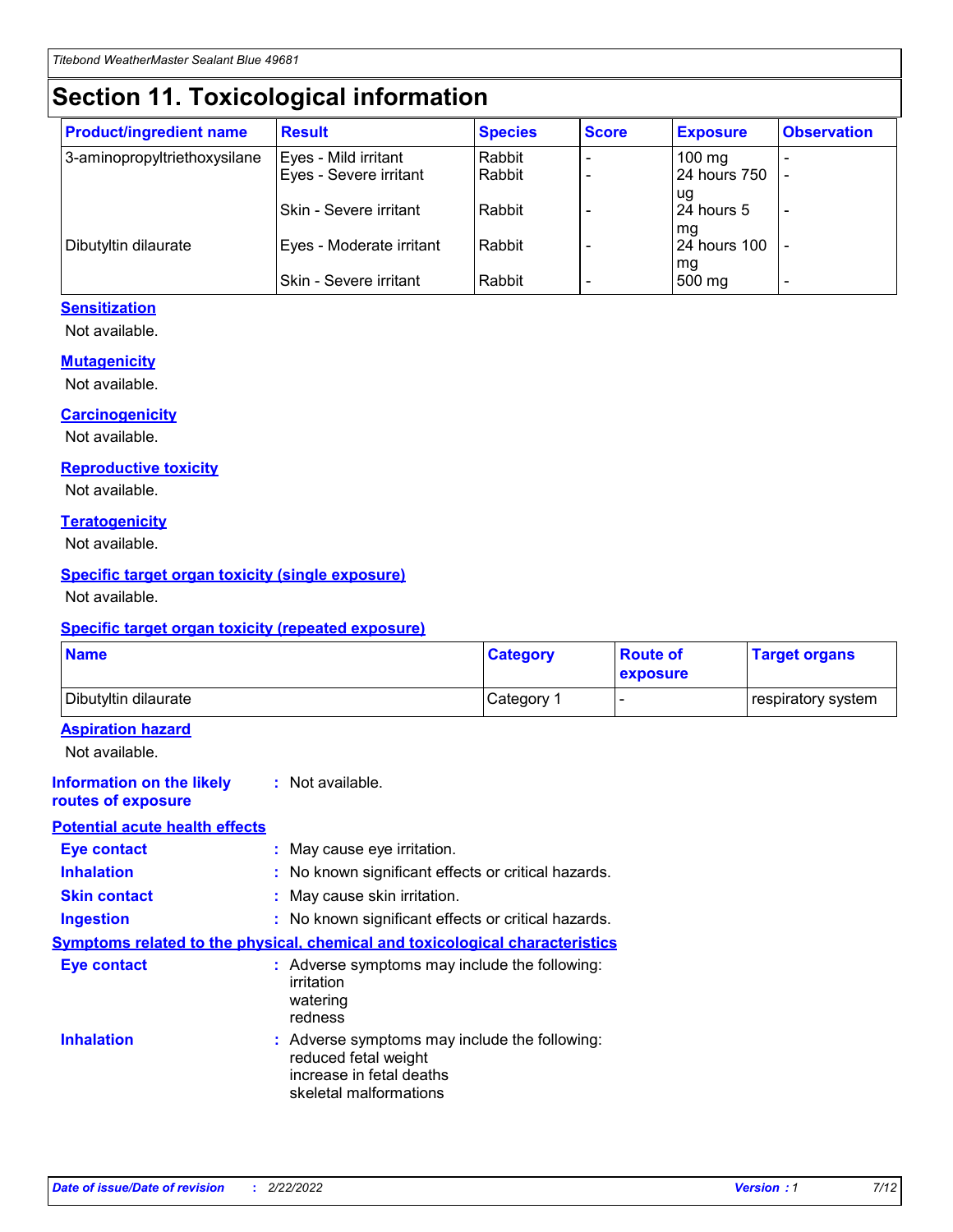## **Section 11. Toxicological information**

| <b>Skin contact</b>                     | : Adverse symptoms may include the following:<br>irritation<br>redness<br>reduced fetal weight<br>increase in fetal deaths<br>skeletal malformations |
|-----------------------------------------|------------------------------------------------------------------------------------------------------------------------------------------------------|
| <b>Ingestion</b>                        | : Adverse symptoms may include the following:<br>reduced fetal weight<br>increase in fetal deaths<br>skeletal malformations                          |
|                                         | Delayed and immediate effects and also chronic effects from short and long term exposure                                                             |
| <b>Short term exposure</b>              |                                                                                                                                                      |
| <b>Potential immediate</b><br>effects   | : Not available.                                                                                                                                     |
| <b>Potential delayed effects</b>        | : Not available.                                                                                                                                     |
| <b>Long term exposure</b>               |                                                                                                                                                      |
| <b>Potential immediate</b><br>effects   | : Not available.                                                                                                                                     |
| <b>Potential delayed effects</b>        | : Not available.                                                                                                                                     |
| <b>Potential chronic health effects</b> |                                                                                                                                                      |
| Not available.                          |                                                                                                                                                      |
| <b>General</b>                          | : Once sensitized, a severe allergic reaction may occur when subsequently exposed to<br>very low levels.                                             |
| <b>Carcinogenicity</b>                  | : No known significant effects or critical hazards.                                                                                                  |
| <b>Mutagenicity</b>                     | No known significant effects or critical hazards.                                                                                                    |
| <b>Teratogenicity</b>                   | May damage the unborn child.                                                                                                                         |
| <b>Developmental effects</b>            | No known significant effects or critical hazards.                                                                                                    |
| <b>Fertility effects</b>                | : May damage fertility.                                                                                                                              |
| <b>Numerical measures of toxicity</b>   |                                                                                                                                                      |
| <b>Acute toxicity estimates</b>         |                                                                                                                                                      |
|                                         |                                                                                                                                                      |

Not available.

## **Section 12. Ecological information**

#### **Toxicity**

| <b>Product/ingredient name</b> | <b>Result</b>                     | <b>Species</b>                       | <b>Exposure</b> |
|--------------------------------|-----------------------------------|--------------------------------------|-----------------|
| Dibutyltin dilaurate           | Chronic EC10 > 2 mg/l Fresh water | Algae - Scenedesmus<br>I subspicatus | l 96 hours      |

### **Persistence and degradability**

| <b>Product/ingredient name</b> | <b>Test</b>                                                                    | <b>Result</b>  |  | <b>Dose</b>       | <b>Inoculum</b>         |
|--------------------------------|--------------------------------------------------------------------------------|----------------|--|-------------------|-------------------------|
| Dibutyltin dilaurate           | OECD 301F<br>Ready<br>Biodegradability -<br>Manometric<br>Respirometry<br>Test | 23 % - 28 days |  |                   |                         |
| <b>Product/ingredient name</b> | <b>Aquatic half-life</b>                                                       |                |  | <b>Photolysis</b> | <b>Biodegradability</b> |
| Dibutyltin dilaurate           |                                                                                |                |  |                   | Inherent                |

### **Bioaccumulative potential**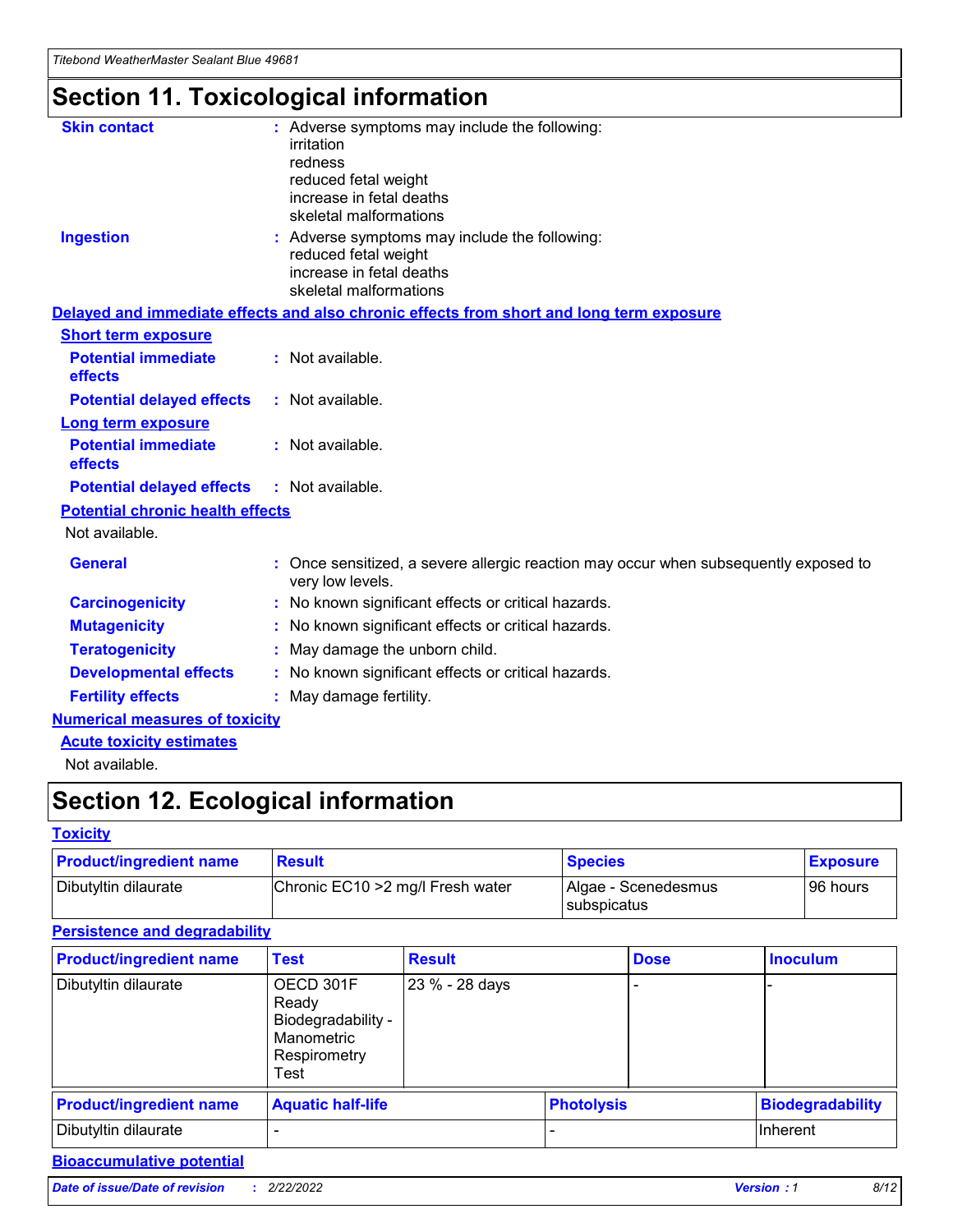## **Section 12. Ecological information**

| <b>Product/ingredient name</b> | $LoaPow$ | <b>BCF</b> | <b>Potential</b> |
|--------------------------------|----------|------------|------------------|
| 3-aminopropyltriethoxysilane   | 1.7      | 3.4        | low              |
| Dibutyltin dilaurate           | 4.44     | 2.91       | low              |

#### **Mobility in soil**

| <b>Soil/water partition</b><br>coefficient (K <sub>oc</sub> ) | : Not available.                                    |
|---------------------------------------------------------------|-----------------------------------------------------|
| <b>Other adverse effects</b>                                  | : No known significant effects or critical hazards. |

### **Section 13. Disposal considerations**

**Disposal methods :**

The generation of waste should be avoided or minimized wherever possible. Disposal of this product, solutions and any by-products should at all times comply with the requirements of environmental protection and waste disposal legislation and any regional local authority requirements. Dispose of surplus and non-recyclable products via a licensed waste disposal contractor. Waste should not be disposed of untreated to the sewer unless fully compliant with the requirements of all authorities with jurisdiction. Waste packaging should be recycled. Incineration or landfill should only be considered when recycling is not feasible. This material and its container must be disposed of in a safe way. Care should be taken when handling emptied containers that have not been cleaned or rinsed out. Empty containers or liners may retain some product residues. Avoid dispersal of spilled material and runoff and contact with soil, waterways, drains and sewers.

## **Section 14. Transport information**

|                                      | <b>DOT</b><br><b>Classification</b> | <b>TDG</b><br><b>Classification</b> | <b>Mexico</b><br><b>Classification</b> | <b>ADR/RID</b>           | <b>IMDG</b>              | <b>IATA</b>              |
|--------------------------------------|-------------------------------------|-------------------------------------|----------------------------------------|--------------------------|--------------------------|--------------------------|
| <b>UN number</b>                     | Not regulated.                      | Not regulated.                      | Not regulated.                         | Not regulated.           | Not regulated.           | Not regulated.           |
| <b>UN proper</b><br>shipping name    | $\qquad \qquad \blacksquare$        |                                     |                                        |                          |                          |                          |
| <b>Transport</b><br>hazard class(es) | $\blacksquare$                      | $\blacksquare$                      | $\blacksquare$                         | $\overline{\phantom{a}}$ | $\blacksquare$           | $\blacksquare$           |
| <b>Packing group</b>                 | $\overline{\phantom{a}}$            | $\overline{\phantom{0}}$            | $\qquad \qquad \blacksquare$           | -                        | $\overline{\phantom{0}}$ | $\overline{\phantom{a}}$ |
| <b>Environmental</b><br>hazards      | No.                                 | No.                                 | No.                                    | No.                      | No.                      | No.                      |

## **Section 15. Regulatory information**

#### **U.S. Federal regulations**

#### **SARA 302/304**

#### **Composition/information on ingredients**

No products were found.

**SARA 304 RQ :** Not applicable.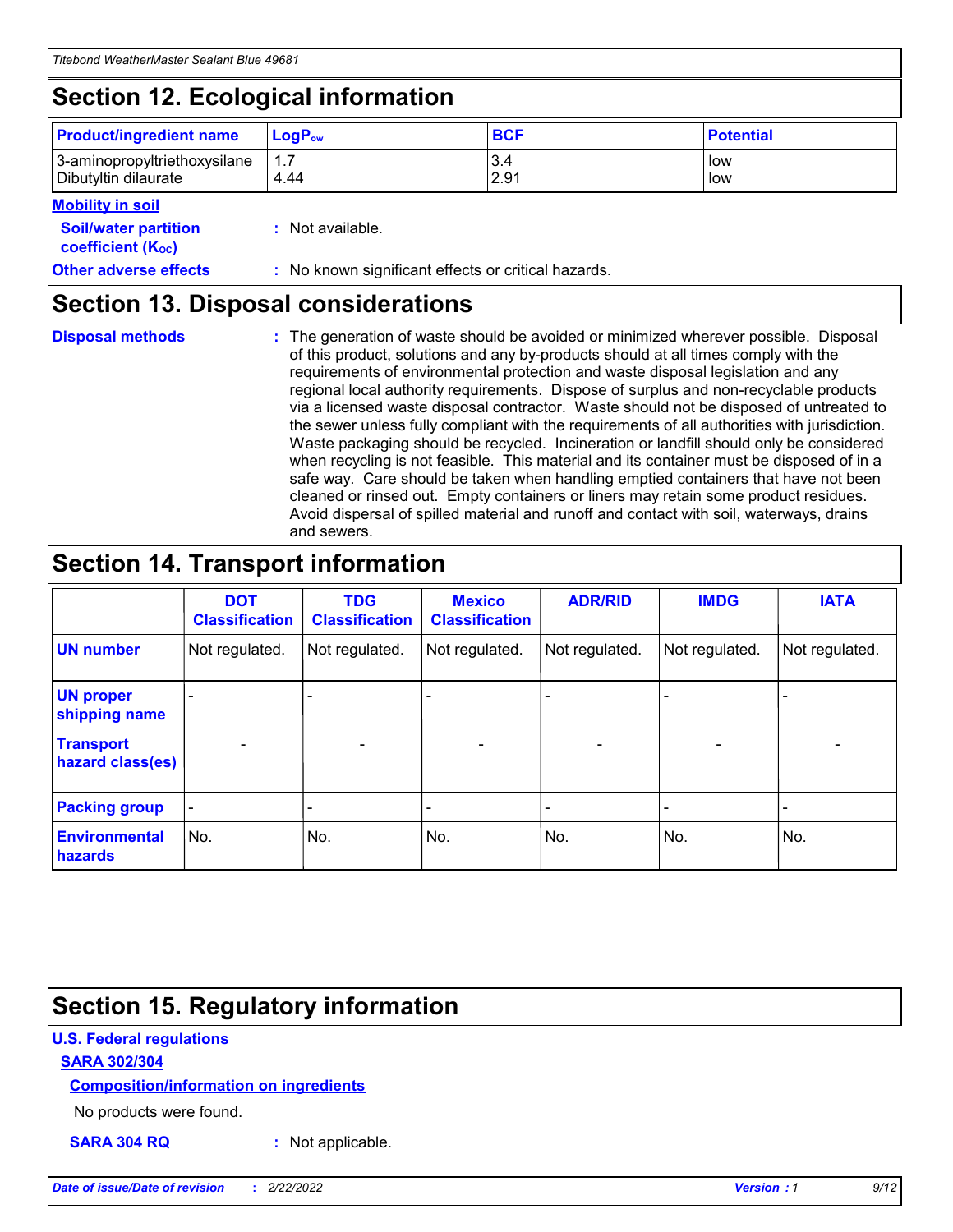## **Section 15. Regulatory information**

#### **SARA 311/312**

**Classification :** EYE IRRITATION - Category 2B SKIN SENSITIZATION - Category 1 TOXIC TO REPRODUCTION (Fertility) - Category 1B TOXIC TO REPRODUCTION (Unborn child) - Category 1B

#### **Composition/information on ingredients**

| <b>Name</b>                  | $\%$     | <b>Classification</b>                              |
|------------------------------|----------|----------------------------------------------------|
| 3-aminopropyltriethoxysilane | $\leq$ 3 | <b>FLAMMABLE LIQUIDS - Category 4</b>              |
|                              |          | <b>ACUTE TOXICITY (oral) - Category 4</b>          |
|                              |          | SKIN IRRITATION - Category 2                       |
|                              |          | EYE IRRITATION - Category 2A                       |
| Dibutyltin dilaurate         | ≤0.3     | ACUTE TOXICITY (oral) - Category 3                 |
|                              |          | SKIN CORROSION - Category 1C                       |
|                              |          | SERIOUS EYE DAMAGE - Category 1                    |
|                              |          | SKIN SENSITIZATION - Category 1                    |
|                              |          | <b>GERM CELL MUTAGENICITY - Category 2</b>         |
|                              |          | TOXIC TO REPRODUCTION (Fertility) - Category 1B    |
|                              |          | TOXIC TO REPRODUCTION (Unborn child) - Category 1B |
|                              |          | SPECIFIC TARGET ORGAN TOXICITY (REPEATED           |
|                              |          | EXPOSURE) (respiratory system) - Category 1        |

#### **State regulations**

| <b>Massachusetts</b> | : None of the components are listed. |
|----------------------|--------------------------------------|
| <b>New York</b>      | : None of the components are listed. |
| <b>New Jersey</b>    | : None of the components are listed. |
| <b>Pennsylvania</b>  | : None of the components are listed. |

#### **California Prop. 65**

**A** WARNING: This product can expose you to methanol, which is known to the State of California to cause birth defects or other reproductive harm. For more information go to www.P65Warnings.ca.gov.

| <b>Ingredient name</b> | No significant risk Maximum<br>level | acceptable dosage<br>level |
|------------------------|--------------------------------------|----------------------------|
| methanol               |                                      | Yes.                       |

#### **International regulations**

**Chemical Weapon Convention List Schedules I, II & III Chemicals** Not listed.

#### **Montreal Protocol**

Not listed.

**Stockholm Convention on Persistent Organic Pollutants**

Not listed.

### **UNECE Aarhus Protocol on POPs and Heavy Metals**

Not listed.

#### **Inventory list**

### **China :** All components are listed or exempted.

**United States TSCA 8(b) inventory :** All components are active or exempted.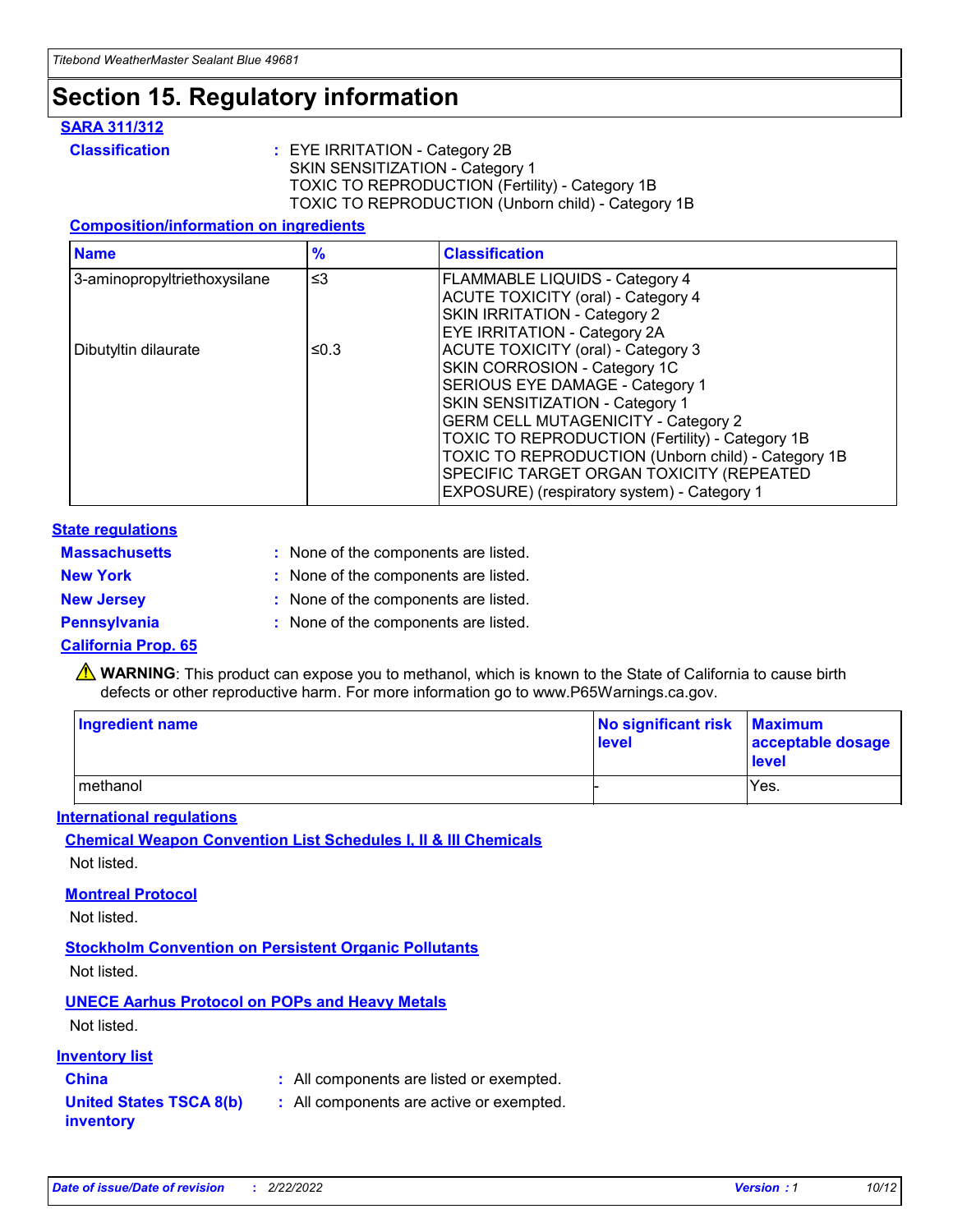## **Section 16. Other information**

**Hazardous Material Information System (U.S.A.)**



**Caution: HMIS® ratings are based on a 0-4 rating scale, with 0 representing minimal hazards or risks, and 4 representing significant hazards or risks. Although HMIS® ratings and the associated label are not required on SDSs or products leaving a facility under 29 CFR 1910.1200, the preparer may choose to provide them. HMIS® ratings are to be used with a fully implemented HMIS® program. HMIS® is a registered trademark and service mark of the American Coatings Association, Inc.**

**The customer is responsible for determining the PPE code for this material. For more information on HMIS® Personal Protective Equipment (PPE) codes, consult the HMIS® Implementation Manual.**

#### **National Fire Protection Association (U.S.A.)**



**Reprinted with permission from NFPA 704-2001, Identification of the Hazards of Materials for Emergency Response Copyright ©1997, National Fire Protection Association, Quincy, MA 02269. This reprinted material is not the complete and official position of the National Fire Protection Association, on the referenced subject which is represented only by the standard in its entirety.**

**Copyright ©2001, National Fire Protection Association, Quincy, MA 02269. This warning system is intended to be interpreted and applied only by properly trained individuals to identify fire, health and reactivity hazards of chemicals. The user is referred to certain limited number of chemicals with recommended classifications in NFPA 49 and NFPA 325, which would be used as a guideline only. Whether the chemicals are classified by NFPA or not, anyone using the 704 systems to classify chemicals does so at their own risk.**

#### **Procedure used to derive the classification**

| <b>Classification</b>                                                                                                     |                                                                                                                                                                                                                                                                                                                                                                                                                                                                                                                                                                          | <b>Justification</b>                                                     |
|---------------------------------------------------------------------------------------------------------------------------|--------------------------------------------------------------------------------------------------------------------------------------------------------------------------------------------------------------------------------------------------------------------------------------------------------------------------------------------------------------------------------------------------------------------------------------------------------------------------------------------------------------------------------------------------------------------------|--------------------------------------------------------------------------|
| <b>EYE IRRITATION - Category 2B</b><br>SKIN SENSITIZATION - Category 1<br>TOXIC TO REPRODUCTION (Fertility) - Category 1B | TOXIC TO REPRODUCTION (Unborn child) - Category 1B                                                                                                                                                                                                                                                                                                                                                                                                                                                                                                                       | Expert judgment<br>Expert judgment<br>Expert judgment<br>Expert judgment |
| <b>History</b>                                                                                                            |                                                                                                                                                                                                                                                                                                                                                                                                                                                                                                                                                                          |                                                                          |
| <b>Date of printing</b>                                                                                                   | : 4/22/2022                                                                                                                                                                                                                                                                                                                                                                                                                                                                                                                                                              |                                                                          |
| Date of issue/Date of<br>revision                                                                                         | : 2/22/2022                                                                                                                                                                                                                                                                                                                                                                                                                                                                                                                                                              |                                                                          |
| Date of previous issue                                                                                                    | : No previous validation                                                                                                                                                                                                                                                                                                                                                                                                                                                                                                                                                 |                                                                          |
| <b>Version</b>                                                                                                            | $\therefore$ 1                                                                                                                                                                                                                                                                                                                                                                                                                                                                                                                                                           |                                                                          |
| <b>Key to abbreviations</b>                                                                                               | $\therefore$ ATE = Acute Toxicity Estimate<br><b>BCF</b> = Bioconcentration Factor<br>GHS = Globally Harmonized System of Classification and Labelling of Chemicals<br>IATA = International Air Transport Association<br>IBC = Intermediate Bulk Container<br><b>IMDG = International Maritime Dangerous Goods</b><br>LogPow = logarithm of the octanol/water partition coefficient<br>MARPOL = International Convention for the Prevention of Pollution From Ships, 1973<br>as modified by the Protocol of 1978. ("Marpol" = marine pollution)<br>$UN = United Nations$ |                                                                          |